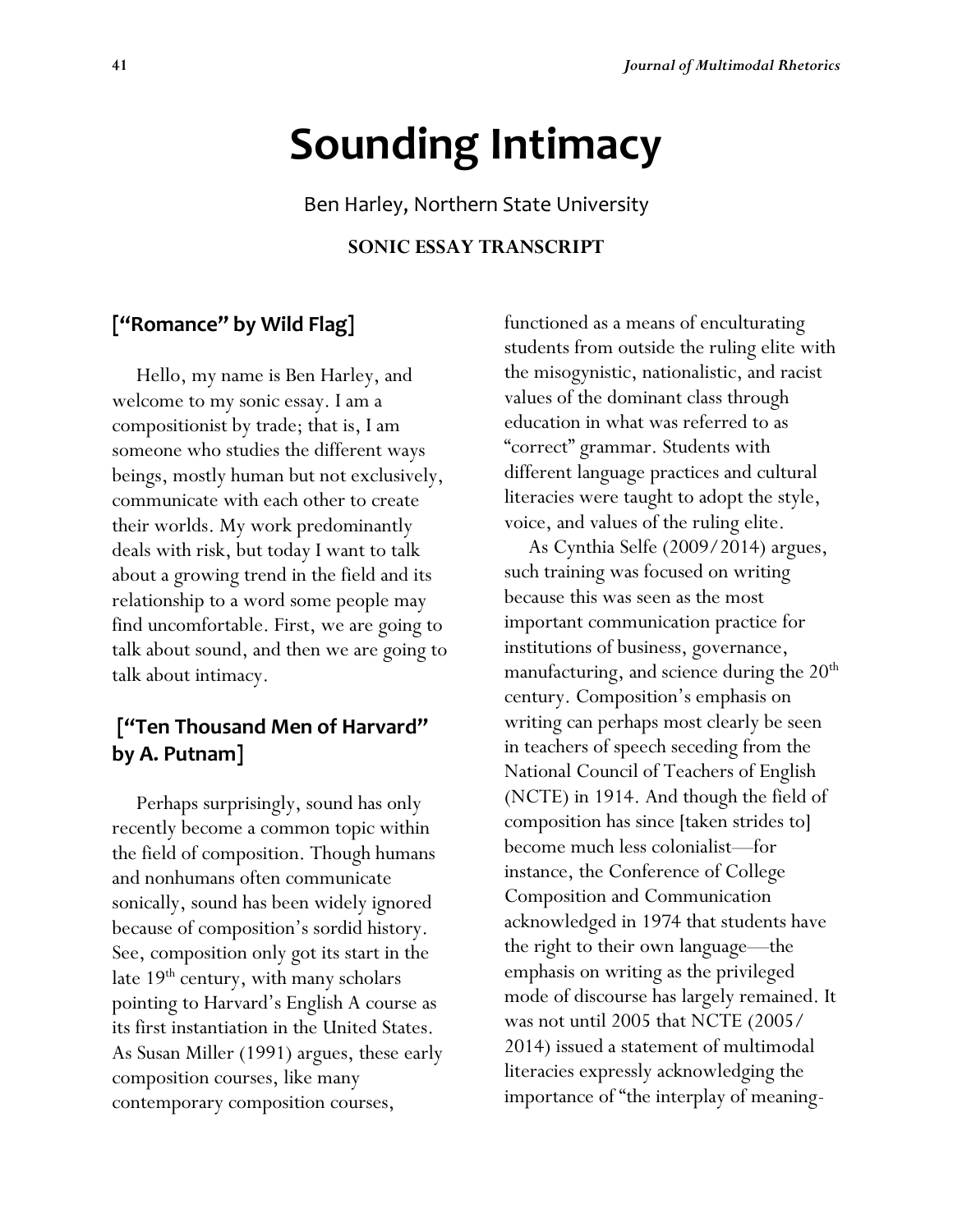making systems" beyond the written (p. 17). That's right, it was not until the  $21^{st}$ century that English as a discipline officially recognized the importance of other semantic channels of knowing and sharing our various ways of being in the world.

# **["Eve" by The Roots]**

 Based on this history, it is not completely surprising that 2006 is something of a watershed moment for the discussion of sound in composition studies. While there had been some articles published prior, this is year that sound received some real attention when the disciplinary-specific journal *Computers and Composition* published a special issue titled, "Sound in/as Composition Space." This issue didn't much focus on sound as an independent phenomenon, but it did discuss it in relationship to music, film, and oral argumentation. Some contributors studied music to reconsider scholarly assumptions about knowledge creation, citation, and world building; others demonstrated the ways in which sound contributes to the meaning of multimodal compositions; and still others argued that sound functions as a tool for teaching rhetorical principles and helping students develop new literacies. All of the texts were rich and interesting but they didn't explicitly address what it is that gives sound its uniquely affective affordances.

 The uniqueness of sound was the focus, however, in 2011, when the disciplinaryspecific journal, *Currents in Electronic* 

*Literacy*, published an issue focused almost entirely on the ways in which sound uniquely affects people emotionally and physically. In the introduction to this issue, Diane Davis argued that sound music specifically—is impactful "despite (or because) of its stubborn refusal to mean." The rest of the issue builds on this idea, with scholars claiming that the field must pay attention to the differences between how sound and written texts build community and make meaning. Two years later this was the focus of another special issue devoted to sound in the journal *Harlot* where scholars used a variety of case studies to explore the ways in which sound cultivates community by connecting people, places, and things.

 Since then, there has been a proliferation of composition scholarship about sound from scholars such as John B. Killoran (2013), who studies the audio responses writing instructors have recorded for their students; Jonathan W. Stone (2015), who studies John and Alan Lomax's 1933 recordings of Black men incarcerated in Southern labor camps; Jonathan Alexander (2015), who gives a great reading of Glenn Gould's audio documentary "The Idea of North"; Jared Sterling Colton (2016), who studies digital sampling through an ethics of care; Jean Bessette (2016), who discusses having her students create audio collages in response to listening to gay liberation radio shows; Trisha Nicole Campbell (2017), who studies digital empathy; and the team of Mary E. Hocks and Michelle Comstock (2017) who focus on teaching students to compose a variety of sound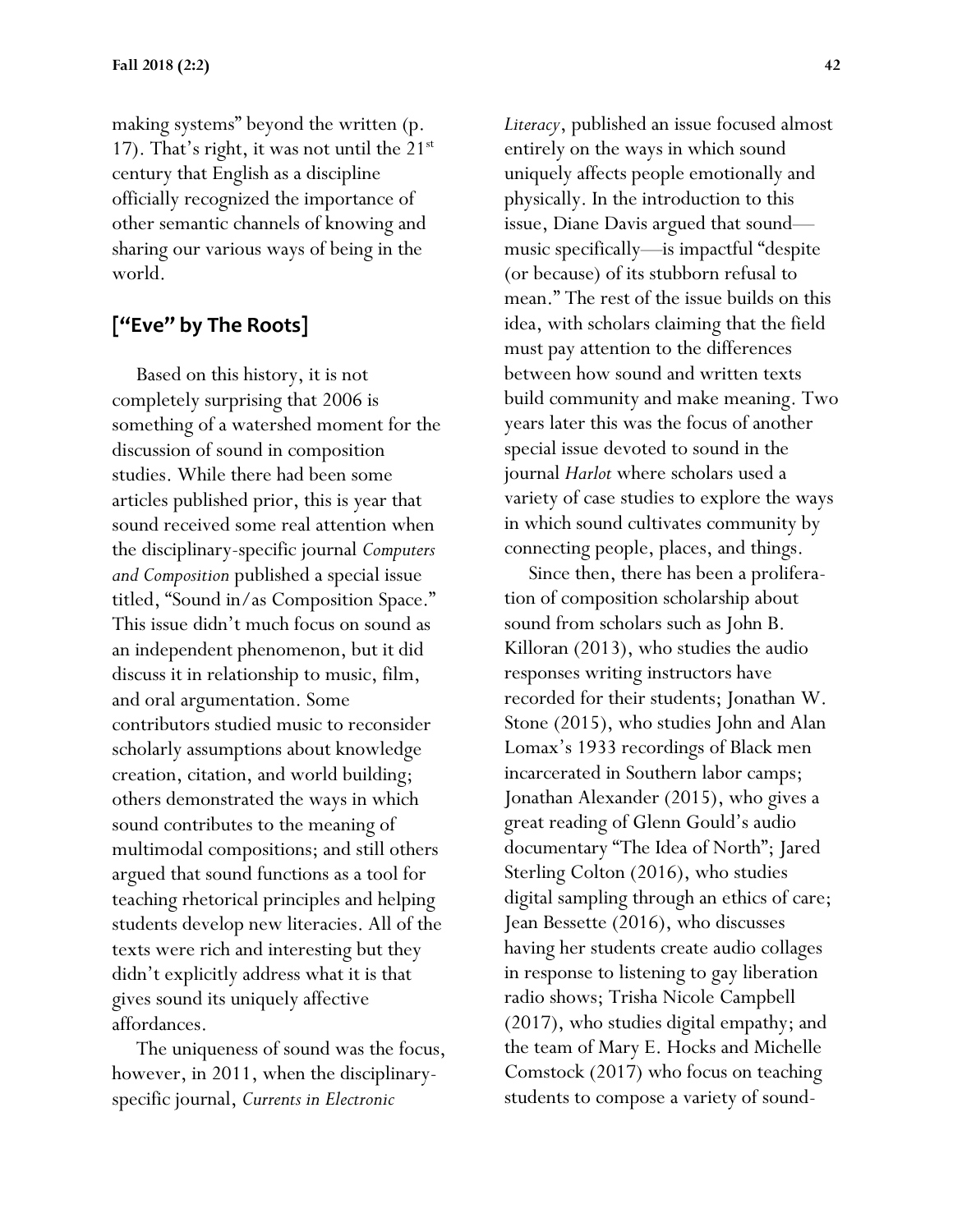based multimodal projects that take advantage of the embodied and dynamic affordances of the mode. And to be honest, this is just a small sample of the compositionists studying sound right now. I actually feel quite bad for all of the great scholars I didn't list here, but there are too many to name. That's how hot of a topic sound is right now.

 I mean, in the last five months Steph Ceraso (2018) wrote a book on sonic pedagogies*,* Byron Hawk (2018) wrote a book on composition as a quasi-object that uses musical examples, and Courtney S. Danforth, Kyle D. Stedman, and Michael J. Farris (2018) published a collection on teaching soundwriting. There was even a Symposium on Sound, Rhetoric, and Writing in Nashville this year where a bunch of compositionists got together and shared their scholarship with one another. Sound is becoming quite the subject in a discipline that once ignored it in favor of an almost exclusive focus on alphabetic written texts.

# **["Station to Station" by David Bowie]**

 Too a large extent all of this scholarship invokes and investigates the idea that sound is a particularly affective communicative mode that uniquely impacts bodies and connects them to the larger world. The scholarship asks why and how sound affects us so impactfully. Of course, these questions are inherently unanswerable, but by providing arguments, compositionists learn a little bit more about how sound works both

communicatively and extracommunicatively, how people use it, and how we might teach students to compose with it. So, in the spirit of churning this question around, I would like to hazard a brief argument here as to what it is that makes sound so meaningful for so many. I am going to provide a way of thinking about sound that might help us think about why it evokes such joy, pleasure, sadness, pain, and fright. In short, I am just going to say that sound is intimate.

 I should note here that between the time I originally wrote this piece and it being published, the cultural theorist Dominic Pettman released a book called *Sonic Intimacy* (2017) that, as the title indicates, deals explicitly with this same topic. It is a wonderful book that argues that the voice is what creates intimacy, both fleeting and lasting, among human and nonhuman actors in ways that are both constructive and destructive. My argument is similar to his except that he focuses on the ways in which humans can attune to different voices, whereas I focus on the ways in which sound as a material medium intrinsically impacts the human. Ultimately, we both argue for an understanding of sound as vibrations that permeate bodies, demonstrating their connection to one another in a shared world, but the ways we get there are quite different.

# **["Embers" by the Kilimanjaro Dark Jazz Ensemble]**

 *Intimacy* is a really old word. It comes from the Latin *intimus*, which means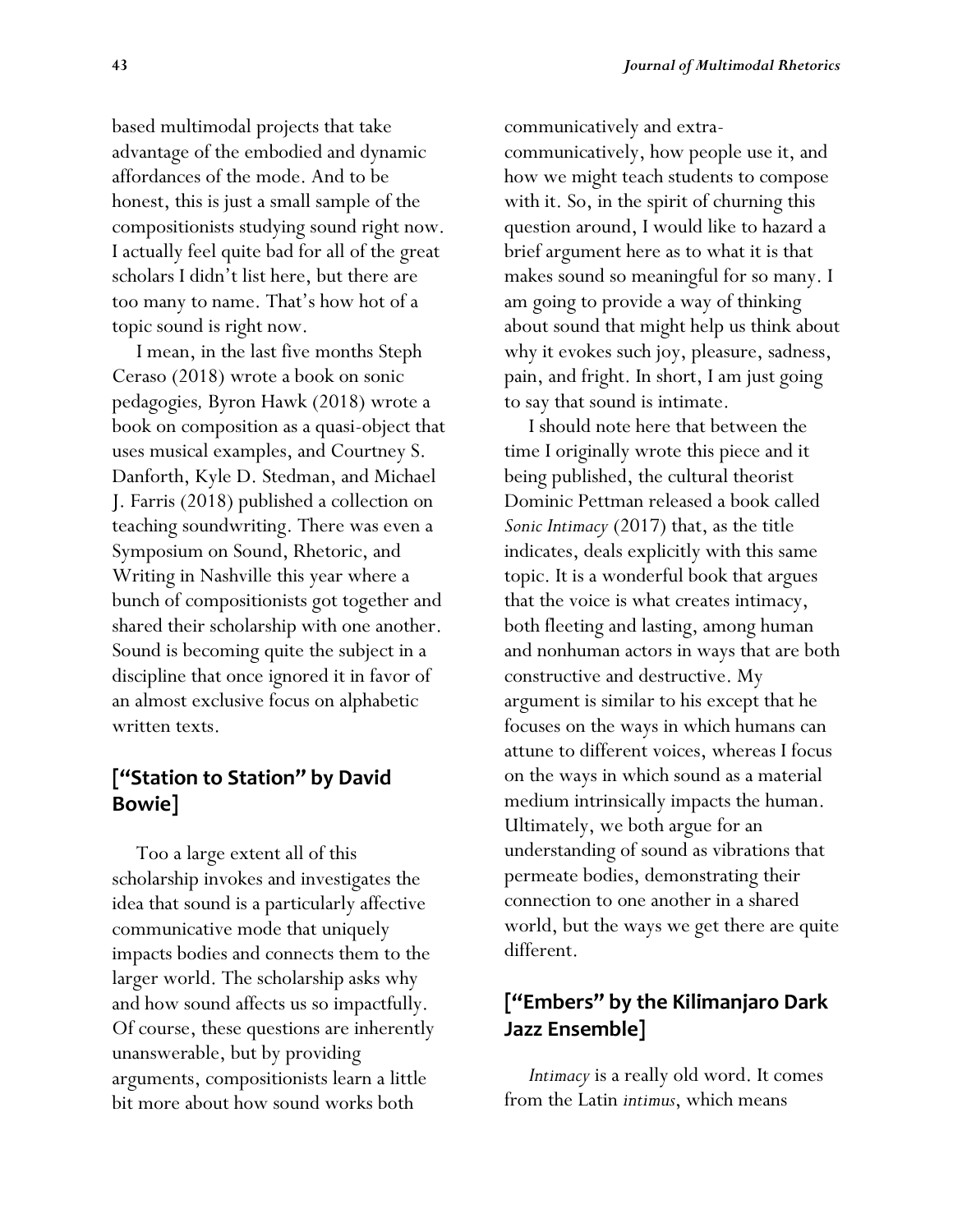inmost, deepest, or most profound. Interestingly, it is also related to the Latin word *intus*, which simply means within, and that prefix *in*, in the Latin word *intus*, literally translates into *in*, in English. So when something is *intimate* it means that it is within us either physically, or emotionally, or cognitively, or whatever. And you can see this internality continue as the word evolves in the seventeenth century to refer to something essential or intrinsic. At this time, it also comes to refer to a close connection, union, or familiarity such as being intimately acquainted with someone. In the twentieth century it gets its colloquial meanings as a reference to women's undergarments and the act of sex, and in all of these iterations it never really loses this idea of closeness, of being near, with, or within.

 Sound is, by its very nature, intimate. It enters our ears and bodies, it resonates in our chests, it puts us into the mindset of others, and it breaks down borders between individuals. When we speak, sound resonates deep within our bodies through our throats into the air and the bodies of others. This is intimacy. And contemporary scholarship on sound serves to demonstrate the different ways in which it is intimate: communally, cognitively, emotionally, psychologically, and materially.

# **["Be Thankful for What You Got" by William DeVaughn]**

 The intimacy of sound helps to build community. In his sonic memoir of the

1960s, John F. Barber (2013) discusses the ways in which the sounds of that decade changed who he was and how we grew to see the world. The emotions and expressions of others that entered his body through his television changed who he was and made him a member of a society. In a more embodied example, Erin Rand (2014) discusses how the LGBTQ activist training event, Camp Courage, used structured storytelling, clapping, and chanting to build a sense of community. By having people create embodied sounds together, the camp helped them identify with one another as a collective.

# **["The Ecstatics" by Explosions in the Sky]**

 The intimacy of sound is also cognitive; as sound enters our brains, it impacts how they operate. A group of researchers led by Robin W. Wilkins (2014) demonstrated that when people listened to their favorite songs—regardless of genre, presence or absence of lyrics, tonal quality, regardless of all these things when people listened to their favorite songs circuits in the brain involving memory, self-awareness, and social emotion consolidation started connecting in astounding ways. In other words, when listening to music they like—regardless of what type of music it is—people are more capable of recalling the past, imagining the future, discovering new possibilities, and analyzing their own emotions.

 Interestingly, this is not true when people listen to music they dislike. Neural circuits are literally composed differently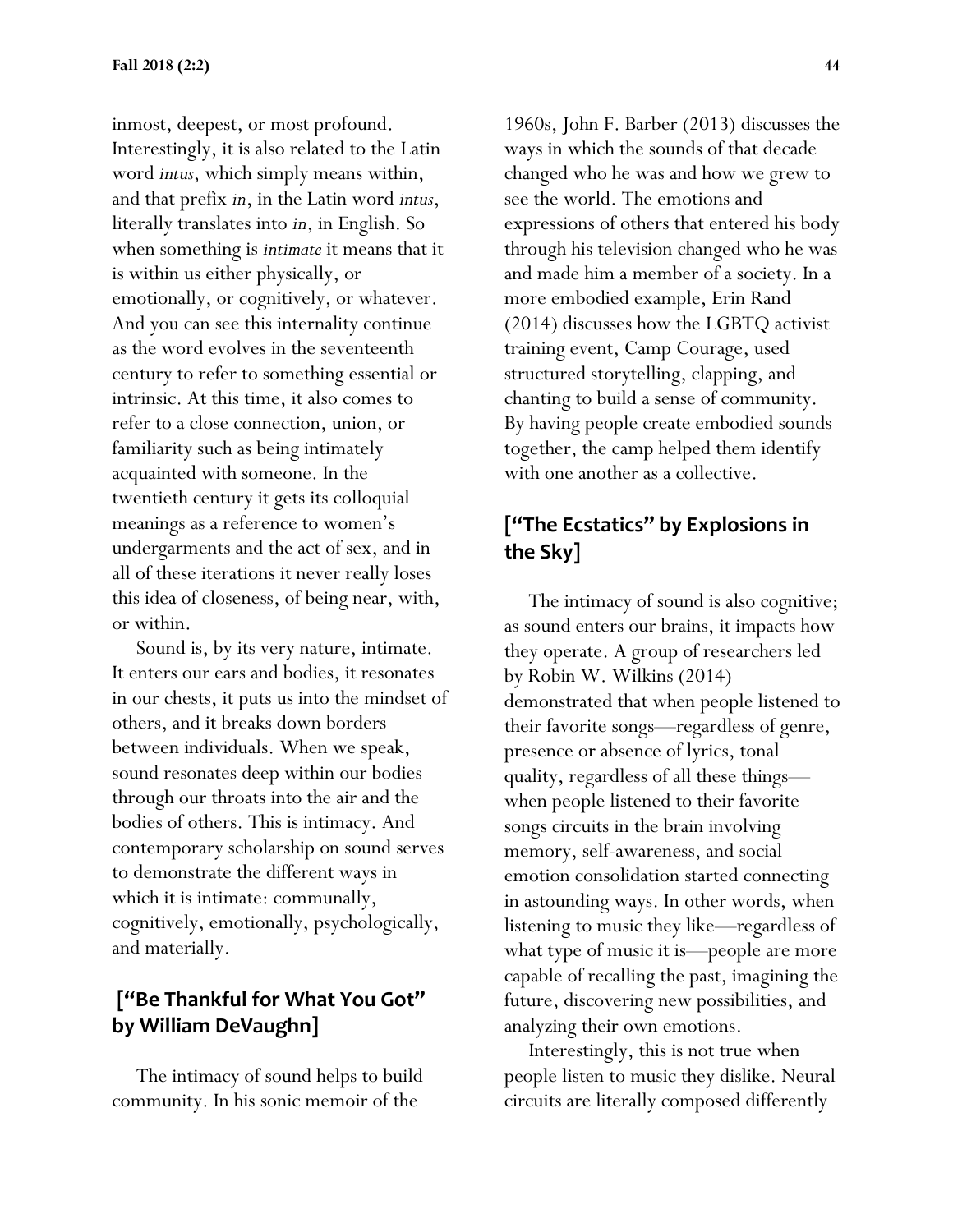depending on whether or not the listener enjoys the music. The listener, their experiences, and the music co-create the neural pathways of the individual's brain, and the researchers speculate that sound could drastically alter how brain networks are organized. At least this all seems possible for the 21 young adults on which the experiment was conducted. These folks didn't seem to represent a very neurodiverse population, and obviously, there is need for more research, but the work does suggest that sound intrinsically coproduces who we are in a very intimate way.

#### **["Shake it Off" by Taylor Swift]**

 Keeping in mind what it can do to our brains, it is no wonder that people experience such an emotional closeness to music. Neuroscientists like Daniel Levitin (2006) discuss how since music connects memory, emotion, and language centers in the brain, we are literally experiencing patterns—or grooves—as pleasure, pain, and memory. Sadly, academics don't talk much about emotions; historically, it's not our strong suit. Instead we talk about affect, which can be similar to emotion, but is definitely not the same thing. For this reason, I argue that some of the best writing and theorizing about emotional closeness to music comes from music critics. Carl Wilson (2007) discussing how the saccharin guitar pop of Buddy Holly invokes the feelings of being with his exwife when they first started dating, Tavi Gevinson (2013) discussing how the music of Taylor Swift made her feel like she was

an average eighth-grade girl instead of someone sacrificing her childhood to a fashion blog, or John Darnielle (2008) discussing how Black Sabbath was the only thing that made sense to him during a stay at a youth psychiatric hospital. These texts are testaments to the ways in which music makes us feel—how it helps us experience and understand our own, personal emotions. They are testaments to the ways in which sounds co-create the identities of their audiences. This is not surprising to compositionists, seeing as scholars in our field such as Jenny Rice (2005) and Laurie Gries (2015) have studied the ways in which written and visual texts co-create and reassemble the publics through which they circulate. If the critics are to be believed, sound also rearticulates us, if not as publics, at least as individuals.

# **["Call Me Star" by All Them Witches]**

 If emotions are psychological, then it's no surprise that there has been much discussion about how sound affects us psychologically. Roland Barthes (1985) claimed that by listening to others we are empathizing, and through empathy we are able to recognize their innermost desires. He went so far as to claim, "to recognize this desire implies that one enters it, ultimately finding oneself there" (p. 256). Through listening to the voices of others we project ourselves onto the Other's desires and succumb to them; as such, we risk both re-creating the desires of others in our own image and replacing our own desires with theirs. Listening carries the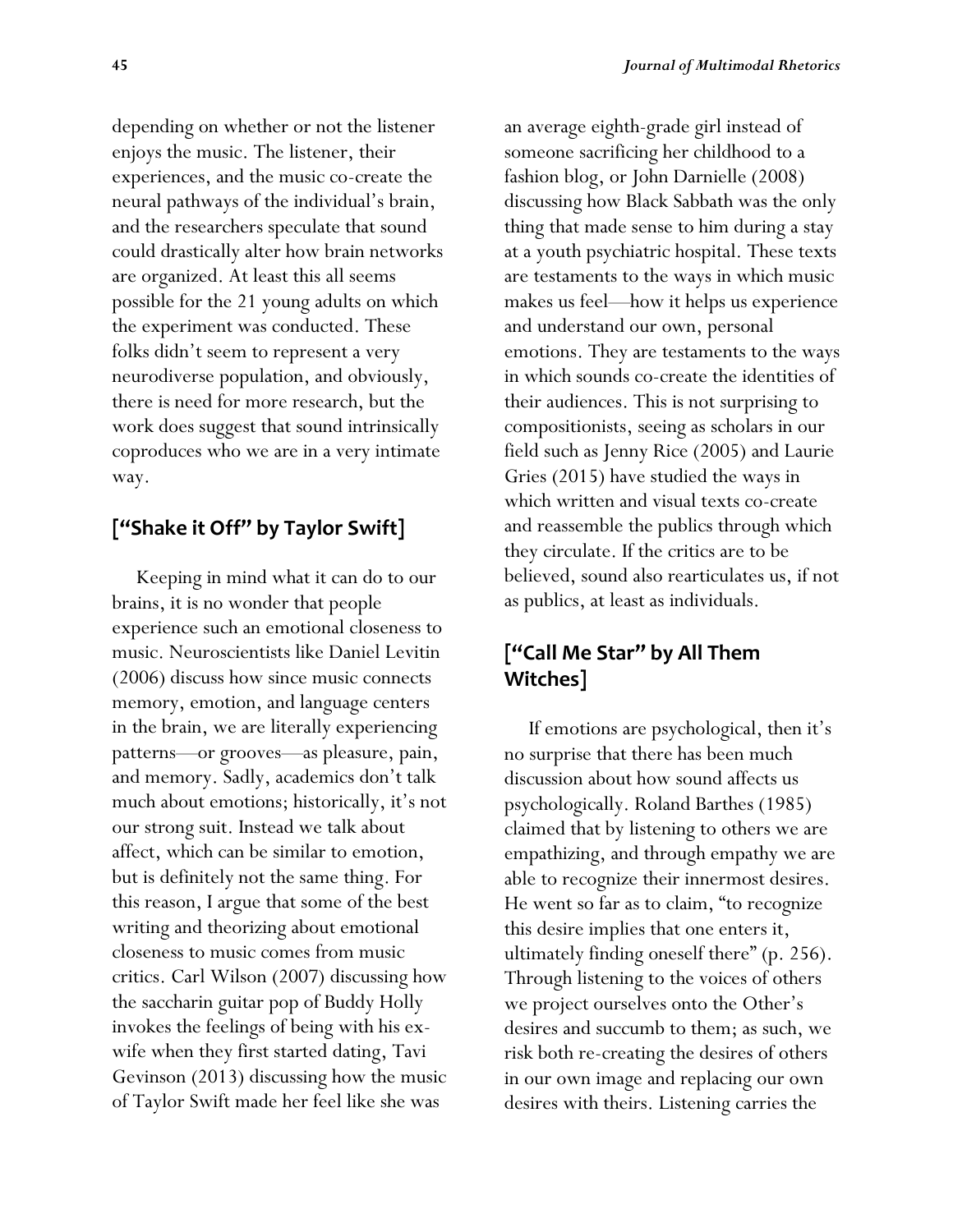risk of synthesis: the risk of consubstantiality.

 This synthesis is similar to what the rhetorician Kenneth Burke (1950/2001) referred to as *identification*, where, through their joined interests, people become "substantially one," that is they become simultaneously independent entities and parts of a larger whole (p. 1325). Unlike Burkean identification, however, Barthes's listening is sonic, intimate, and affective. While Burke argues that people are persuaded to identify with one another through a myriad of small repeating signals that he refers to as a "body of identifications" (p. 1328), Barthes argues that it is specifically the voice of the Other that threatens to subsume the listener through empathy, regardless of whether or not they share interests with the speaker. The relocation of the self into the desires of the Other is not based on shared interests but rather on an extra-discursive empathy enabled by the materiality of sound.

# **["Sleep" by Godspeed! You Black Emperor]**

 Sound is not abstract; it is physical and material, which means that it intimately interacts with us in tangible ways. As Veit Erlmann (2015) notes, the resonant quality of sound has been a staple of Western philosophy for centuries because it shows how the vibrations of the world enter into our ears and brains, and how the vibrations of our own bodies resonate not only inside of us but also outside of us. Resonance makes us question our being solitary, independent subjects. Steph Ceraso's (2014) work on listening as something that occurs viscerally in our bodies, auditorily in our ears, visually through our eyes, and psychologically in our anticipation should similarly make us question not only how we hear but also how separated we are from what we hear. The multiple ways our bodies interact with sound blurs the border between the inside and the outside—the us and the not us. Sound demonstrates our porous nature and our being in the world.

# **["For You Pleasure" by Roxy Music]**

 This is intimacy. The world flows into us via sound waves, permeating our borders, and changing how we think, feel, and act both individually and collectively. Sound acts on us, changing how we understand ourselves and our relationships with others. Sure, we are individual subjects, but sound helps us to realize the ways in which we are also intimately connected to and co-produced by our world and the other human and nonhuman actors who have coproduced it, are coproducing it, and will coproduce it. Material sound and the acts of both hearing and being heard connect humans through space and time.

 This is not an abstract connection but a material reality that moves through our bodies changing how we socialize, think, feel, and act. New materialists such as Stacy Alaimo (2010), Karen Barad (2017), Jane Bennett (2009), and Bruno Latour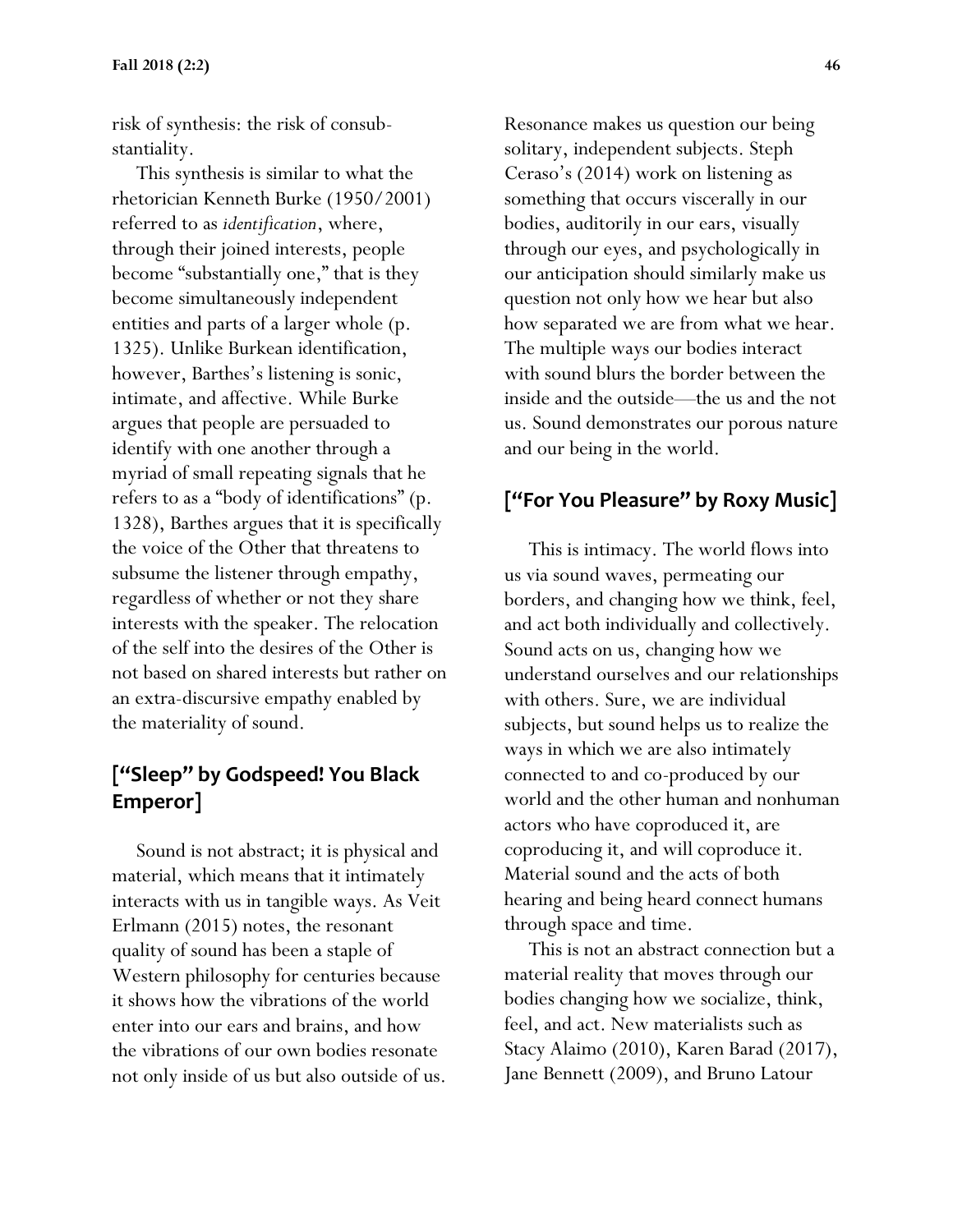(2005) have all argued in different ways that our social worlds are composed through the actions and interactions among material bodies, including those of humans. They argue that the world moves through us, composing us as we simultaneously compose it; the intimate nature of sound—the ways in which it literally moves through, reverberates off, and is absorbed by bodies—makes this connection salient.

 It is significant that sound is not merely a material actor in the world but one that interacts with us in a particularly intimate fashion. Sound represents not just a relationship *to* the world but a *close*  relationship *with* the world. As such it is a communicative mode, a semiotic channel, and a way of engaging one another that allows not only for persuasion but also for rearticulation of who we are in relation to ourselves and a whole assembled host of others. This intimate nature makes sound a particularly powerful communicative force, capable of great things both constructive and destructive—both unifying and divisive. Contemporary compositionists are fortunate to work in a time where their discipline once again considers it within its purview to study such a force instead of reifying a version of alphabetic writing honed to the specifications of the corporate ruling classes of the twentieth century. By acknowledging that sound is important, teachers can begin to once again help their students ethically and productively utilize it to meaningfully engage and coproduce their worlds. As we do so, we should

remember that sound's intimacy is its power—its closeness makes it impactful. Thank you for listening.

#### **["Romance" by Wild Flag]**

#### **References**

- Alaimo, S. (2010). *Bodily Natures: Science, environment, and the material self*. Bloomington, IN: Indiana University Press.
- Alexander, J. (2015). Glenn Gould and the rhetorics of sound. *Computers and Composition*, *37*, 73-89. [https://doi.org/10.1016/j.compcom](https://doi.org/10.1016/j.compcom.2015.06.004) [.2015.06.004](https://doi.org/10.1016/j.compcom.2015.06.004)
- All Them Witches. (2015). Call me star. On *Dying surfer meets his maker*. [MP3 file]. New West Records.
- Ball, C. E., & Hawk, B. (Eds.) (2006). *Computers and Composition* [Special issue: Sound in/as compositional space: A next step in multiliteracies. *23*(3), 263-398.
- Barad, K. (2007). *Meeting the universe halfway: Quantum physics and the entanglement of matter and meaning.*  USA: Duke University Press.
- Barber, J. F. (2013). Audiobiography: A sonic memoir of the 1960s. *Harlot: A Revealing Look at the Arts of Persuasion*, *9*. Retrieved from

[harlotofthearts.org/index.php/harlot/](file:///G:/USC/Student/ENG%20890%20Sound/Podcast/harlotofthearts.org/index.php/harlot/article/view/156/129) [article/view/156/129](file:///G:/USC/Student/ENG%20890%20Sound/Podcast/harlotofthearts.org/index.php/harlot/article/view/156/129)

Barthes, R. (1985). *The responsibility of forms*. New York, NY: Hill &Wang.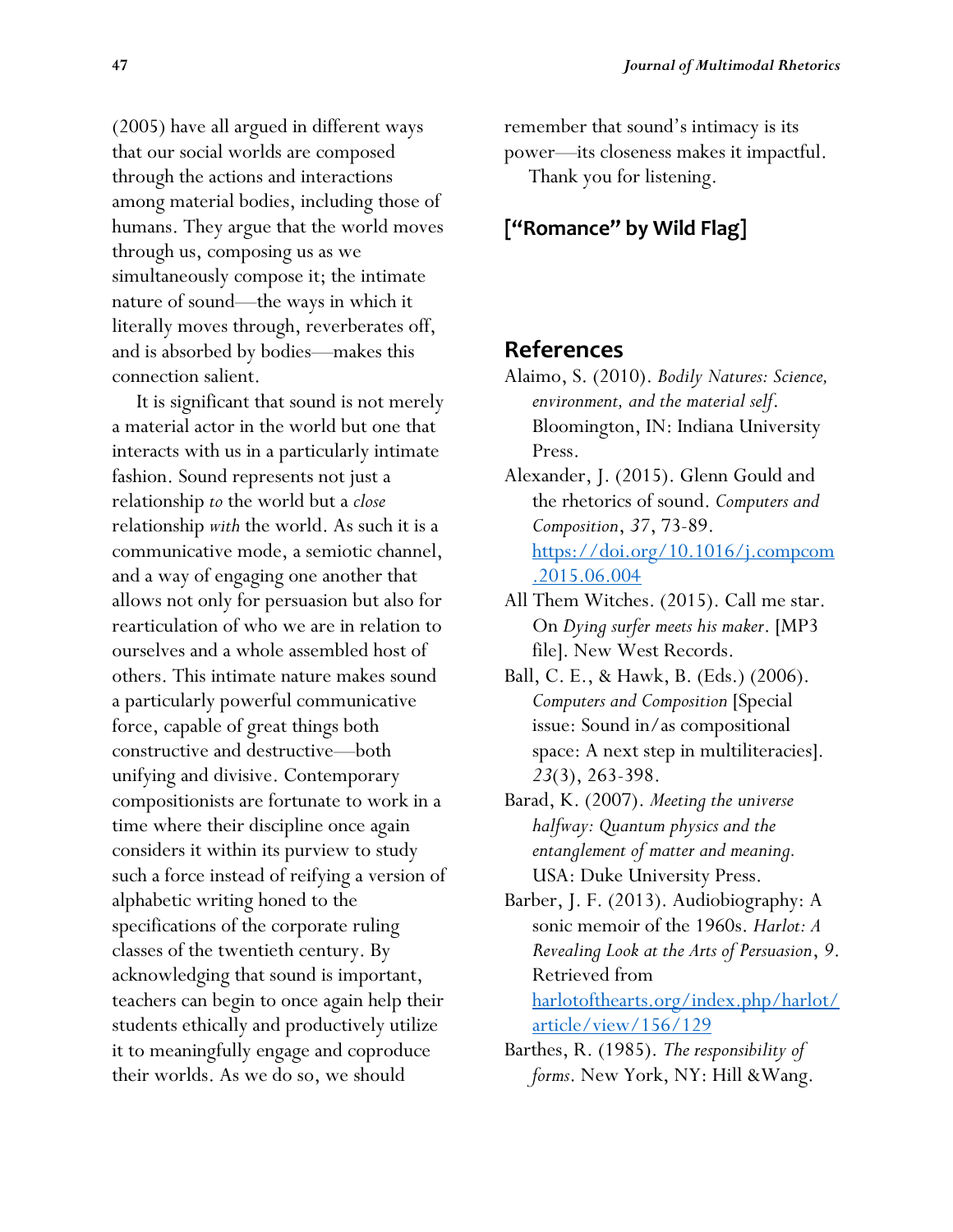- Bennett, J. (2009). *Vibrant matter: A political ecology of things.* USA: Duke University Press.
- Bessette, J. (2016). Audio, archives, and the affordance of listening in a pedagogy of "difference." *Computers and Composition, 39*, 71-82. [https://doi.org/10.1016/j.compcom](https://doi.org/10.1016/j.compcom.2015.11.004) [.2015.11.004](https://doi.org/10.1016/j.compcom.2015.11.004)
- Bowie, D. (1976). Station to station. On *Station to station*. [MP3 file]. RCA Records.
- Burke, K. (2001). A rhetoric of motives. In P. Bizzell and B. Herzberg (Eds.), *The rhetorical tradition: Readings from classical times to the present* (pp. 1324- 1340). New York, NY: Bedford/St. Martin's.
- Campbell, T. N. (2017). Digital empathy: A practice-based experiment. *Enculturation, 24.* Retrieved from *[http://enculturation.net/digital\\_empathy](http://enculturation.net/digital_empathy)*
- Ceraso, S. (2014). (Re)Educating the senses: Multimodal listening, bodily learning, and the composition of sonic experiences. *College Englis-h*, *77*(2), 102-123. Retrieved from [https://www.ncte.org/library/NCT](https://www.ncte.org/library/NCTEFiles/Resources/Journals/CE/0772-nov2014/CE0772Educating.pdf) [EFiles/Resources/Journals/CE/0772](https://www.ncte.org/library/NCTEFiles/Resources/Journals/CE/0772-nov2014/CE0772Educating.pdf) [nov2014/CE0772Educating.pdf](https://www.ncte.org/library/NCTEFiles/Resources/Journals/CE/0772-nov2014/CE0772Educating.pdf)
- Ceraso, S. (2018). *Sounding composition: Multimodal pedagogies for embodied listening.* USA: University of Pittsburgh Press.
- Colton, J. S. (2016). Revisiting digital sampling rhetorics with an ethics of care. *Computers and Composition, 40,* 19- 31. Retrieved from [https://doi.org/10.1016/j.compcom](https://doi.org/10.1016/j.compcom.2016.03.006) [.2016.03.006](https://doi.org/10.1016/j.compcom.2016.03.006)

Conference on College Composition and Communication. (1974). Students' right to their own language. Retrieved from

[http://cccc.ncte.org/cccc/resources/](http://cccc.ncte.org/cccc/resources/positions/srtolsummary) [positions/srtolsummary](http://cccc.ncte.org/cccc/resources/positions/srtolsummary)

Danforth, C.S., Stedman K. D., & Faris M. J. (Eds.). (2018). *Soundwriting pedagogies*. Logan, UT: Computers and Composition Digital Press. Retrieved from [https://ccdigitalpress.org/book/soun](https://ccdigitalpress.org/book/soundwriting/)

[dwriting/](https://ccdigitalpress.org/book/soundwriting/)

- Darnielle, J. (2008). *Master of reality*. New York, NY: Bloomsbury.
- Davis, D. (Ed.). (2011). *Currents in Electronic Literacy*. [Writing with sound]. Retrieved from [https://currents.dwrl.utexas.edu/20](https://currents.dwrl.utexas.edu/2011.html) [11.html](https://currents.dwrl.utexas.edu/2011.html)
- DeVaughn, W. (1974). Be thankful for what you got. On *Be thankful for what you got* [MP3 file]. Roxbury Records.
- Erlmann, V. (2015). Resonance. In D. Novak & M. Sakakeeny (Eds.), *Keywords in sound* (pp. 175-182). United States: Duke University Press.
- Explosions in the Sky. (2016). The ecstatics. On *The wilderness*. [MP3 file]. Temporary Residence Limited.
- Gevinson, T. (2013). Just kidding, love sucks: Notes on Taylor Swift. *The Believer*. Retrieved from [https://www.believermag.com/issue](https://www.believermag.com/issues/201307/?read=article_gevinson) [s/201307/?read=article\\_gevinson](https://www.believermag.com/issues/201307/?read=article_gevinson)
- Godspeed You! Black Emperor. (2000). Sleep. On *Lift your skinny fists like antennas to heaven*. [MP3 file]. Kranky.
- Hawk, B. (2018). *Resounding the rhetorical: Composition as a quasi-object.* USA: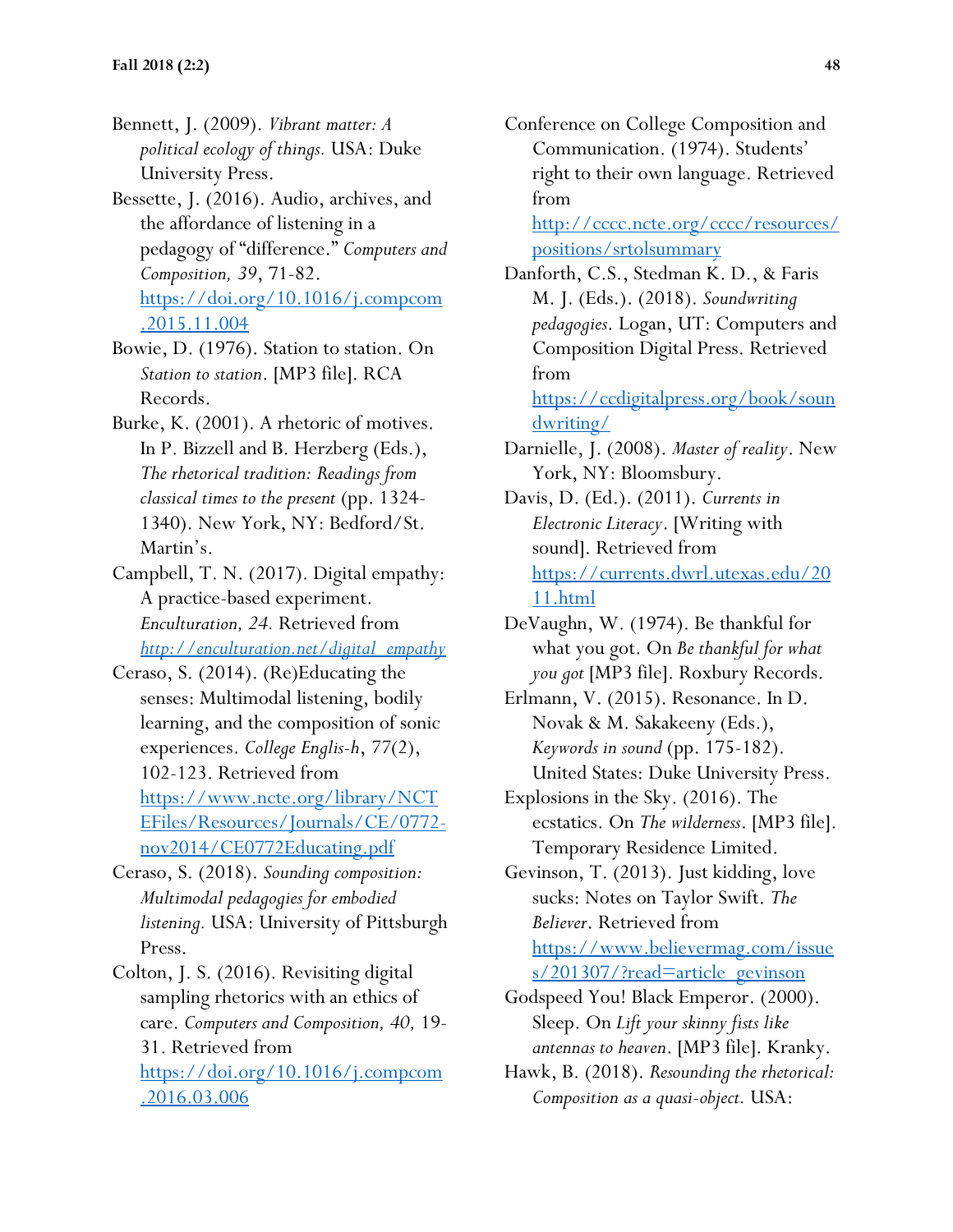University of Pittsburgh Press.

- Hocks, M. E., & Comstock, M. (2017). Composing for sound: Sonic rhetorics as resonance. *Computers and Composition*, *43,* 135-146. [https://doi.org/10.1016/j.compcom](https://doi.org/10.1016/j.compcom.2016.11.006) [.2016.11.006](https://doi.org/10.1016/j.compcom.2016.11.006)
- Killoran, J. B. (2013). Reel-to-reel tapes, cassettes, and digital audio media: Reverberations from a half-century of recorded-audio response to student writing. *Computers and Composition, 30*(1), 37-49. [https://doi.org/10.1016/j.compcom](https://doi.org/10.1016/j.compcom.2013.01.001)

[.2013.01.001](https://doi.org/10.1016/j.compcom.2013.01.001)

- Latour, B. (2005). *Reassembling the social: An introduction to actor-network-theory*. New York, NY: Oxford University Press.
- Levitin, D. (2006). *This is your brain on music: The science of a human obsession*. New York, NY: Dutton Penguin.
- Miller, S. (1991). *Textual carnivals*. USA: Southern Illinois University Press.
- National Council of Teachers of English. (2014). NCTE position statement on multimodal literacies. In C. Lutkewitte (Ed.), *Multimodal composition* (pp.17-21). New York, NY: Bedford/St. Martin's.
- Pettman, D. *Sonic intimacy*: *Voices, species, technics (Or, how to listen to the world)*. Stanford, CA: Stanford University Press.
- Putnam, A. (2013). Ten thousand men of Harvard. On *Sounds of* The League*; The fight songs and great moments that inspired ivy league football*. [MP3 file]. LG Entertainment.
- Rand, E. (2014). "What one voice can do": Civic pedagogy and choric collectivity at Camp Courage. *Text and Performance Quarterly*, *34*(1), 28-51. [http://dx.doi.org/10.1080/1046293](http://dx.doi.org/10.1080/10462937.2013.853825) [7.2013.853825](http://dx.doi.org/10.1080/10462937.2013.853825)
- Rice, J. Unframing models of public distribution: From rhetorical situation to rhetorical ecologies. *Rhetoric Society Quarterly, 35*(4), 5-25.
- Roxy Music. (1973). For your pleasure. On *For your pleasure*. [MP3 file]. Island Records.
- Stone, J. W. (2015). Listening to the sonic archive: Rhetoric, representation, and race in the Lomax prison recordings. *Enculturation 19,* Retrieved from [http://enculturation.net/listening-to](http://enculturation.net/listening-to-the-sonic-archive)[the-sonic-archive](http://enculturation.net/listening-to-the-sonic-archive)
- Stone, J., & Ceraso, C. (2013). *Harlot: A revealing look at the arts of persuasion*. [Sonic rhetorics]. Retrieved from [http://harlotofthearts.org/index.php](http://harlotofthearts.org/index.php/harlot/issue/view/9) [/harlot/issue/view/9](http://harlotofthearts.org/index.php/harlot/issue/view/9)
- Swift, T. (2014). Shake it off. On *1989*. [MP3 file]. Big Machine.
- Selfe, C. (2014). The movement of air the breath of meaning: Aurality in multimodal composing. In C. Lutkewitte (Ed.), *Multimodal composition* (pp.113-149). New York, NY: Bedford/St. Martin's.
- The Killimanjaro Darkjazz Ensemble. (2009). Embers. On *Here be dragons*. [MP3 file]. Ad Noiseam.
- The Roots. (2010). Eve. On *Dilla joints*. [MP3 file].
- Wild Flag (2011). Romance. On *Wild flag*. [MP3 file]. Merge.